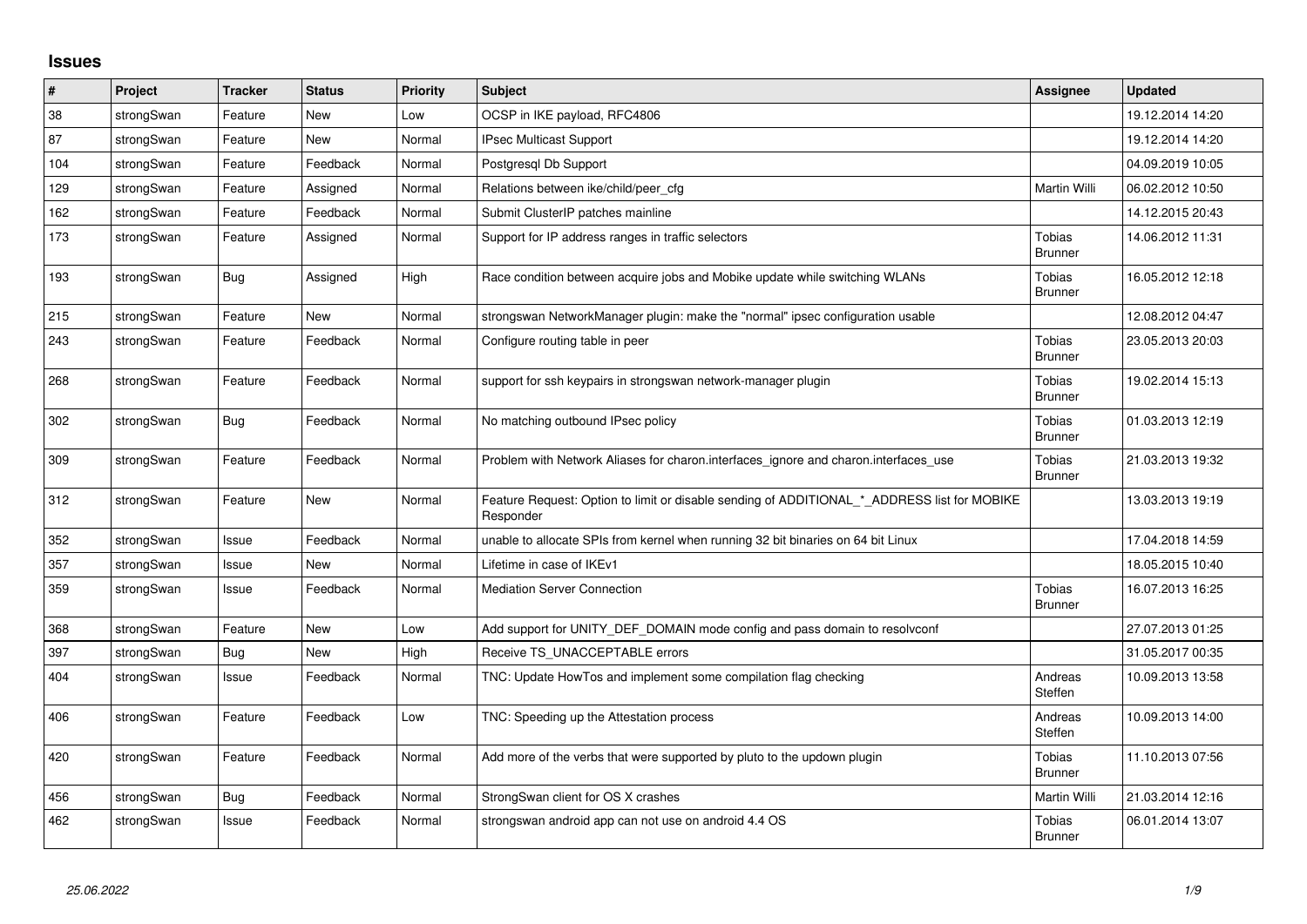| $\sharp$ | Project    | <b>Tracker</b> | <b>Status</b> | <b>Priority</b> | <b>Subject</b>                                                                          | <b>Assignee</b>          | <b>Updated</b>   |
|----------|------------|----------------|---------------|-----------------|-----------------------------------------------------------------------------------------|--------------------------|------------------|
| 482      | strongSwan | Issue          | Feedback      | Normal          | NAT-NAT connection                                                                      | Tobias<br><b>Brunner</b> | 09.10.2014 12:37 |
| 522      | strongSwan | Issue          | <b>New</b>    | Normal          | Mac OS X native application won't update network interface for DNS lookups              |                          | 08.07.2014 10:23 |
| 541      | strongSwan | Issue          | New           | Normal          | List of servers in client config (Failover)                                             |                          | 13.08.2014 15:10 |
| 542      | strongSwan | Issue          | Feedback      | Normal          | Nesting tunnels                                                                         | Andreas<br>Steffen       | 07.03.2014 09:22 |
| 552      | strongSwan | Issue          | Feedback      | Normal          | move pki tool to ipsecdir                                                               | Tobias<br><b>Brunner</b> | 14.04.2014 13:52 |
| 619      | strongSwan | Issue          | <b>New</b>    | Normal          | pki --issue should have an --out option                                                 |                          | 15.06.2014 00:26 |
| 628      | strongSwan | Issue          | <b>New</b>    | Normal          | Windows Phone 8.1 - Certificate Pattern Matching                                        |                          | 30.06.2014 14:06 |
| 640      | strongSwan | Feature        | New           | Normal          | Provide an init_once() abstraction layer                                                |                          | 10.07.2014 15:10 |
| 641      | strongSwan | Feature        | New           | Normal          | kernel-iph virtual IP support and IKE routing lookups ignoring IPsec routes             |                          | 10.07.2014 15:11 |
| 642      | strongSwan | Feature        | <b>New</b>    | Normal          | Windows Named Pipe stream and service                                                   |                          | 10.07.2014 15:11 |
| 643      | strongSwan | Feature        | New           | Normal          | CNG/Bcrypt native Windows crypto plugin                                                 |                          | 10.07.2014 15:12 |
| 644      | strongSwan | Feature        | New           | Normal          | Non-monolithic Windows build                                                            |                          | 10.07.2014 15:12 |
| 645      | strongSwan | Feature        | New           | Normal          | Support HeapAlloc() and friends in leak-detective                                       |                          | 10.07.2014 15:12 |
| 693      | strongSwan | Feature        | Feedback      | Normal          | Time policy for roadwarrior                                                             | Tobias<br><b>Brunner</b> | 02.09.2014 11:06 |
| 697      | strongSwan | Issue          | <b>New</b>    | Normal          | HA: nodes fail to sync data because of UDP packet drops                                 |                          | 09.09.2014 14:29 |
| 702      | strongSwan | Issue          | New           | Normal          | ipsec route mode, Strongswan as responder may result collsion in INIT exchange. and ike |                          | 12.09.2014 16:34 |
| 725      | strongSwan | Issue          | <b>New</b>    | High            | Mediation connection get stuck if peer is not online                                    |                          | 03.10.2014 12:02 |
| 730      | strongSwan | Issue          | New           | Normal          | NAT-NAT fallback                                                                        |                          | 09.10.2014 12:40 |
| 746      | strongSwan | Feature        | New           | Normal          | Different radius server(s) for accounting                                               |                          | 22.10.2014 12:23 |
| 766      | strongSwan | Feature        | New           | Normal          | Make retransmit settings tunable by connection                                          |                          | 14.11.2014 10:02 |
| 777      | strongSwan | Issue          | New           | Normal          | column length in attributes table of strongswan database is too short                   |                          | 25.11.2014 20:46 |
| 817      | strongSwan | Issue          | Feedback      | Normal          | <b>IKEv2 IPv6 Router Advertisement</b>                                                  |                          | 27.03.2020 17:14 |
| 923      | strongSwan | Issue          | New           | Normal          | MOBIKE not working on HA cluster                                                        |                          | 09.04.2015 09:46 |
| 926      | strongSwan | Issue          | <b>New</b>    | Normal          | HA: resync errors when a node is joining a cluster                                      |                          | 10.04.2015 15:05 |
| 927      | strongSwan | Feature        | New           | Normal          | Charon: Implement route events and add an consumer in updown plugin                     |                          | 11.04.2015 12:02 |
| 930      | strongSwan | Feature        | New           | Normal          | Option to have non-sequential v6 roadwarrior addresses                                  |                          | 12.01.2016 16:36 |
| 960      | strongSwan | Feature        | Feedback      | Normal          | Raise ALERT_PROPOSAL_MISMATCH_IKE in IKE V1                                             | Martin Willi             | 30.08.2017 09:05 |
| 973      | strongSwan | Issue          | New           | Normal          | IKEv2 dpd + auto=route + tunnel downtime cause additional CHILD SAs                     |                          | 29.05.2015 17:40 |
| 974      | strongSwan | Issue          | New           | Normal          | Charon crash on Mac OS with IPv6 Virtual IP                                             |                          | 26.08.2021 21:07 |
| 994      | strongSwan | <b>Bug</b>     | New           | Urgent          | same rekey time for ike and child causes tunnel deletion for ikey1 in 5.2.2 version     |                          | 12.06.2015 12:31 |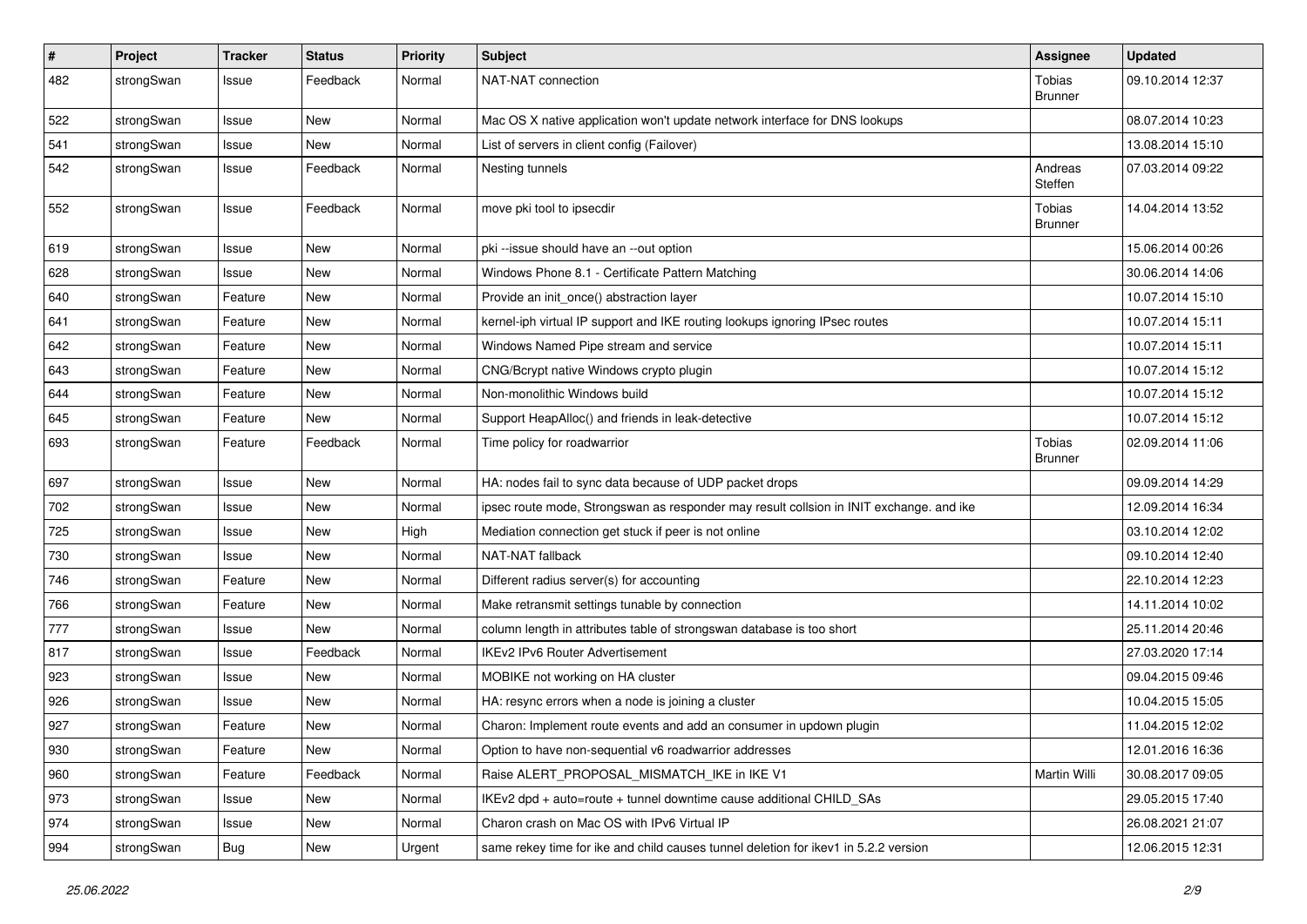| $\vert$ # | Project    | <b>Tracker</b> | <b>Status</b> | Priority | <b>Subject</b>                                                                                                                                          | Assignee     | <b>Updated</b>   |
|-----------|------------|----------------|---------------|----------|---------------------------------------------------------------------------------------------------------------------------------------------------------|--------------|------------------|
| 1000      | strongSwan | Feature        | Feedback      | Normal   | Raise ALERT TS MISMATCH in IKE V1                                                                                                                       |              | 09.09.2015 12:47 |
| 1008      | strongSwan | Feature        | Feedback      | Normal   | FARP for IPv6                                                                                                                                           |              | 14.12.2015 20:59 |
| 1057      | strongSwan | Feature        | New           | Normal   | conn switching based on eap identity                                                                                                                    |              | 24.03.2020 10:14 |
| 1068      | strongSwan | <b>Bug</b>     | Feedback      | Normal   | strongswan 5.3.2 and IKEv1 in transport mode causes NO_PROPOSAL_CHOSEN error                                                                            |              | 26.01.2018 13:30 |
| 1079      | strongSwan | Feature        | Feedback      | Normal   | Future Plans for firwall configuration equivalent under FreeBSD                                                                                         |              | 21.08.2015 15:58 |
| 1081      | strongSwan | Feature        | New           | Normal   | Active/standby VPN Gateway Failover                                                                                                                     |              | 21.08.2015 22:01 |
| 1082      | strongSwan | Feature        | Feedback      | Normal   | Framed-Route to set leftsubnet                                                                                                                          |              | 07.10.2016 10:02 |
| 1157      | strongSwan | Issue          | Feedback      | Normal   | Message ID overflow RFC 5996 2.2                                                                                                                        |              | 12.10.2015 13:52 |
| 1165      | strongSwan | Issue          | New           | Normal   | StrongSwan Virtual Ip problem                                                                                                                           | Martin Willi | 19.10.2015 23:59 |
| 1207      | strongSwan | Feature        | New           | Normal   | Add more than 2 hosts support to HA plugin and make it configurable                                                                                     |              | 08.12.2015 05:05 |
| 1251      | strongSwan | Feature        | New           | Normal   | FreeBSD HA                                                                                                                                              |              | 11.01.2016 22:01 |
| 1253      | strongSwan | Feature        | Feedback      | Normal   | Strongswan doesn't support CA bundles                                                                                                                   |              | 19.01.2016 11:23 |
| 1265      | strongSwan | Feature        | New           | Normal   | An option to disable NAT-T                                                                                                                              |              | 23.06.2021 19:41 |
| 1271      | strongSwan | Issue          | New           | Normal   | X.509 UTF-8 support                                                                                                                                     |              | 17.01.2016 14:39 |
| 1276      | strongSwan | Issue          | Feedback      | Normal   | Threading: ext-auth hook blocks any other connection attempt                                                                                            |              | 27.01.2016 12:28 |
| 1289      | strongSwan | Issue          | New           | Normal   | HA plugin should sync last sent packet                                                                                                                  |              | 01.02.2016 13:59 |
| 1334      | strongSwan | Issue          | Feedback      | Normal   | Version 5.3.5, duplicated tunnel aftr IKE_SA rekeyed                                                                                                    |              | 10.03.2016 11:06 |
| 1338      | strongSwan | Issue          | Feedback      | Normal   | problem with changing esp algorithm in strongswan                                                                                                       |              | 10.03.2016 18:23 |
| 1383      | strongSwan | Issue          | Feedback      | Normal   | How to limit the amount of the installed Child_SAs                                                                                                      |              | 08.04.2016 11:20 |
| 1422      | strongSwan | Issue          | Feedback      | Normal   | IKEv1: IKE_SA reauth vs. CHILD_SA rekey race prevents IKE_SA reauthentication in time                                                                   |              | 20.04.2016 15:06 |
| 1456      | strongSwan | Issue          | Feedback      | Normal   | Missing Tunnel-Client-Endpoint & Tunnel-Server-Endpoint AVP in RADIUS Accounting Start/Stop<br>messages                                                 |              | 11.05.2016 11:54 |
| 1482      | strongSwan | Feature        | Feedback      | Normal   | Allow changing init_limit_half_open etc. at runtime by reloading strongswan.conf                                                                        |              | 26.05.2016 14:49 |
| 1506      | strongSwan | Feature        | Feedback      | Normal   | Enhance DoS protection to deny users that failed Authentication                                                                                         |              | 17.06.2016 14:31 |
| 1559      | strongSwan | Feature        | Feedback      | Normal   | Expose received XAUTH/EAP username/password prompts via VICI, send secrets via VICI on<br>prompt                                                        |              | 09.05.2017 16:28 |
| 2077      | strongSwan | Issue          | Feedback      | Normal   | Grace period before reassigning offline IP lease                                                                                                        |              | 06.10.2017 10:44 |
| 2095      | strongSwan | Feature        | Feedback      | Normal   | Support liveness check in Strongswan                                                                                                                    |              | 31.05.2017 00:56 |
| 2110      | strongSwan | Issue          | Feedback      | Normal   | Remote Identity (IDr) in IKE AUTH Response is sent as hex-encoded binary value instead of text<br>when setting leftid to type KEY_ID (leftid=@#xxxxxxx) |              | 13.09.2016 21:42 |
| 2112      | strongSwan | Issue          | New           | Normal   | Broadcast packets are not relayed from Lan to Vpn clilent                                                                                               |              | 14.09.2016 14:18 |
| 2160      | strongSwan | Issue          | Feedback      | Normal   | support for opportunistic encryption                                                                                                                    |              | 06.05.2020 10:32 |
| 2165      | strongSwan | Feature        | Feedback      | Normal   | missing LIBRESSL VERSION NUMBER support                                                                                                                 |              | 03.11.2016 09:23 |
| 2178      | strongSwan | Issue          | New           | Normal   | ha and updown                                                                                                                                           |              | 01.12.2016 13:53 |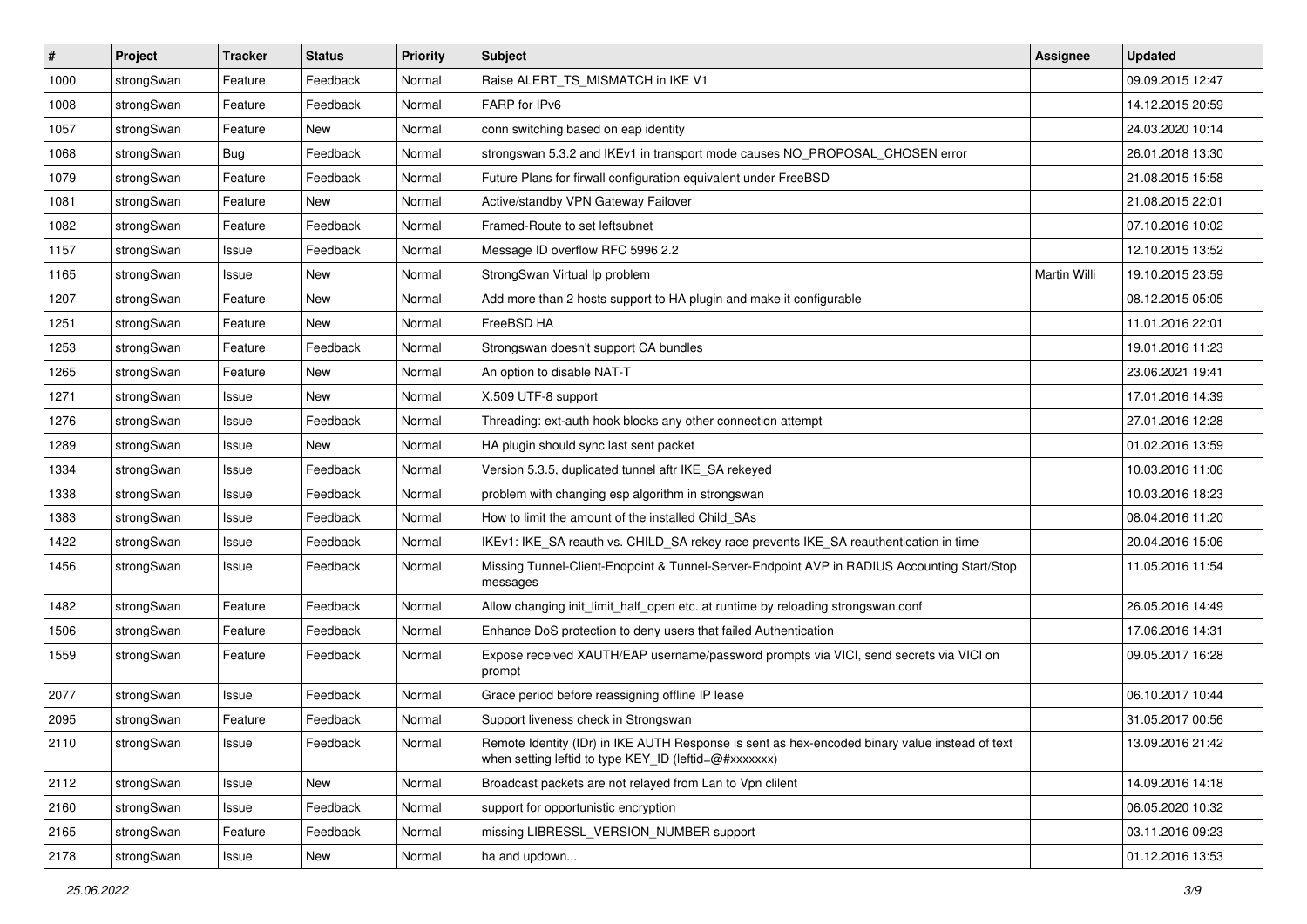| $\vert$ # | Project    | <b>Tracker</b> | <b>Status</b> | <b>Priority</b> | <b>Subject</b>                                                                                | <b>Assignee</b>                 | <b>Updated</b>   |
|-----------|------------|----------------|---------------|-----------------|-----------------------------------------------------------------------------------------------|---------------------------------|------------------|
| 2184      | strongSwan | Issue          | Feedback      | Normal          | configuration with multiple RSA keys                                                          |                                 | 14.12.2016 13:09 |
| 2185      | strongSwan | Feature        | Feedback      | Normal          | INTERNAL_IP4_SUBNET Attribute Support in Android Client                                       |                                 | 10.12.2016 01:14 |
| 2189      | strongSwan | Feature        | Assigned      | Normal          | Support RFC 8229: TCP Encapsulation of IKE and IPsec Packets                                  | <b>Tobias</b><br><b>Brunner</b> | 05.06.2020 19:48 |
| 2202      | strongSwan | Feature        | Feedback      | Normal          | Radius NAS IP to be specified                                                                 |                                 | 18.01.2017 17:58 |
| 2203      | strongSwan | Issue          | Feedback      | Normal          | Protecting symetric traffic using high availability in gateway to gateway setup (both active) |                                 | 15.02.2017 14:20 |
| 2260      | strongSwan | Issue          | New           | Normal          | Number of CHILD_SA for a single connection grows over time                                    |                                 | 28.02.2017 13:46 |
| 2273      | strongSwan | Bug            | Feedback      | Normal          | Unable to install strongswan client helper on OSX El Capitan                                  |                                 | 10.03.2017 15:34 |
| 2307      | strongSwan | Feature        | Feedback      | Normal          | Permit installation of trap policy for CHILD_SA configurations with unset local_addrs         |                                 | 26.04.2017 15:04 |
| 2319      | strongSwan | Issue          | Feedback      | Normal          | gives up trying to bring up connection after DNS SERVFAIL                                     |                                 | 08.05.2017 15:41 |
| 2357      | strongSwan | Issue          | Feedback      | Normal          | How to initiate IPsec SA Transport Mode without IKE?                                          |                                 | 18.01.2021 18:36 |
| 2361      | strongSwan | Feature        | New           | Normal          | Import .sswan files from NetworkManager                                                       |                                 | 12.06.2017 15:25 |
| 2392      | strongSwan | Feature        | Feedback      | Low             | enable eap-ttls in Android client                                                             | Tobias<br><b>Brunner</b>        | 04.07.2018 19:48 |
| 2394      | strongSwan | Issue          | Feedback      | Normal          | IP is not assigned after re-authentication                                                    |                                 | 04.08.2017 19:03 |
| 2400      | strongSwan | Issue          | Feedback      | Normal          | Is DPD supposed to detect dead tunnel, or dead IKE instance                                   |                                 | 11.01.2019 22:53 |
| 2409      | strongSwan | Feature        | Feedback      | Low             | Android client status details                                                                 |                                 | 18.08.2017 13:23 |
| 2411      | strongSwan | Issue          | Feedback      | Normal          | VPN server name resolution is done via overlay DNS server upon IKE disconnect                 |                                 | 22.08.2017 10:42 |
| 2432      | strongSwan | Issue          | New           | Normal          | PLUTO_ME can be different for up-client and down-client                                       |                                 | 21.09.2017 11:57 |
| 2446      | strongSwan | Issue          | Feedback      | Normal          | Traffic loss during IKE reauth despite make-before-break enabled                              |                                 | 27.11.2017 17:12 |
| 2459      | strongSwan | Issue          | New           | High            | updown script deleted firewall rules at down-client in make-before-break responder side       |                                 | 05.11.2017 19:13 |
| 2464      | strongSwan | Issue          | New           | Normal          | How to Loadbalance strongswan IPsec via NGINX?                                                |                                 | 12.11.2017 19:16 |
| 2493      | strongSwan | Issue          | Feedback      | Normal          | Pkcs11 Plugin Returns w/Bogus Return Code                                                     | Jordan Hrycaj                   | 12.12.2017 15:58 |
| 2494      | strongSwan | Issue          | Feedback      | Normal          | Problems With 64bit Slot IDs With Pkcs11 Plugin                                               | Jordan Hrycaj                   | 12.12.2017 16:03 |
| 2495      | strongSwan | Feature        | Feedback      | Normal          | LibreSSL Plugin                                                                               |                                 | 13.12.2017 09:29 |
| 2560      | strongSwan | Issue          | Feedback      | Normal          | Duplicate CA cert requests sent                                                               |                                 | 28.02.2018 10:54 |
| 2580      | strongSwan | Issue          | Feedback      | Normal          | [CFG] handling xx attribute failed in Android or Ubuntu, but works in macOS                   |                                 | 09.03.2018 17:49 |
| 2618      | strongSwan | Issue          | Feedback      | Normal          | Query regarding assignment of Tunnel IP                                                       |                                 | 09.04.2018 10:57 |
| 2621      | strongSwan | Issue          | Feedback      | Normal          | Android: VPN connection stops working, strongSwan shows Connected                             |                                 | 06.07.2018 13:06 |
| 2668      | strongSwan | Feature        | Feedback      | Normal          | UE shall include the DEVICE_IDENTITY Notify payload                                           |                                 | 22.05.2018 13:48 |
| 2671      | strongSwan | Issue          | New           | Normal          | Passing user-supplied cerificate file names to charon-nm is problematic                       |                                 | 23.05.2018 21:27 |
| 2678      | strongSwan | Issue          | Feedback      | Normal          | Phase 1 issue                                                                                 |                                 | 07.06.2018 20:06 |
| 2682      | strongSwan | Issue          | <b>New</b>    | Normal          | IMV/IMC (re)Attestation                                                                       |                                 | 07.06.2018 21:25 |
| 2691      | strongSwan | Issue          | New           | Normal          | Strongswan and KSOFTIRQ cpu utilization                                                       |                                 | 26.06.2018 14:34 |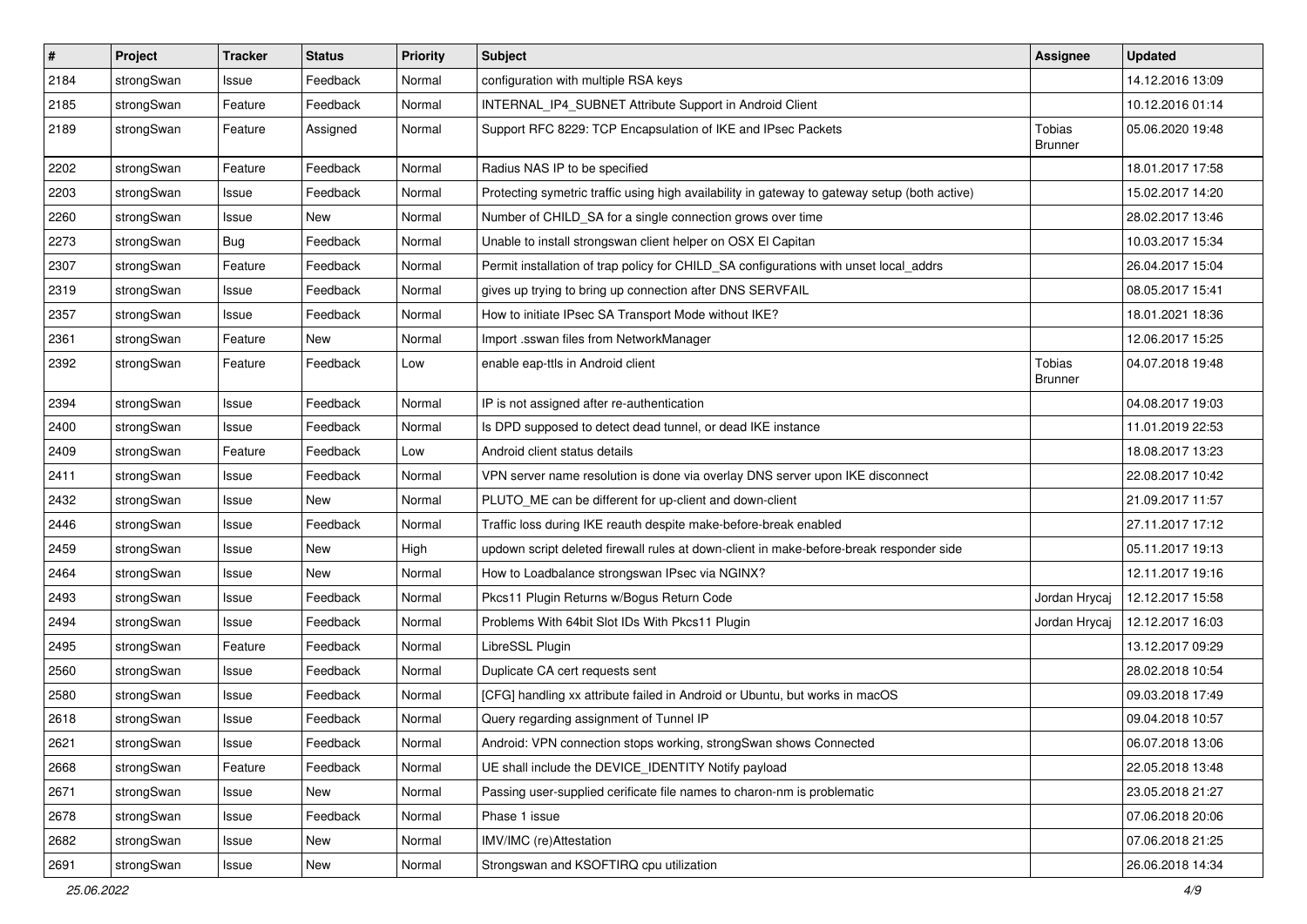| $\vert$ # | Project    | <b>Tracker</b> | <b>Status</b> | <b>Priority</b> | <b>Subject</b>                                                                                              | <b>Assignee</b> | <b>Updated</b>   |
|-----------|------------|----------------|---------------|-----------------|-------------------------------------------------------------------------------------------------------------|-----------------|------------------|
| 2698      | strongSwan | Issue          | Feedback      | Low             | DSCP and kernel-libipsec                                                                                    |                 | 04.07.2018 15:01 |
| 2701      | strongSwan | Issue          | New           | Normal          | Low bandwidth when Iperfing data thorugh IPSEC tunnel                                                       |                 | 07.07.2020 13:38 |
| 2707      | strongSwan | Feature        | New           | Normal          | More attributes taken/translated from radius attributes                                                     |                 | 14.07.2018 15:21 |
| 2726      | strongSwan | Issue          | Feedback      | Normal          | Strongswan selects wrong source IP                                                                          |                 | 23.08.2018 13:38 |
| 2727      | strongSwan | Feature        | New           | Low             | single pair of selectors per CHILD_SA                                                                       |                 | 23.08.2018 12:08 |
| 2729      | strongSwan | Feature        | Feedback      | Normal          | Does Swanctl provide the same option as Ipsec with the rightID using a %?                                   |                 | 20.09.2018 17:37 |
| 2750      | strongSwan | Issue          | Feedback      | Normal          | setting WFP SA SPI failed: 0x80320035                                                                       |                 | 27.05.2019 11:59 |
| 2793      | strongSwan | Feature        | Feedback      | Normal          | Remote identity with certificate                                                                            |                 | 15.10.2018 10:20 |
| 2814      | strongSwan | Feature        | Feedback      | Normal          | Force Keepalive Packets if There is no NAT                                                                  |                 | 29.10.2018 15:47 |
| 2816      | strongSwan | Issue          | Feedback      | Normal          | order of DNS entries is reversed in /etc/resolv.conf                                                        |                 | 06.11.2018 10:41 |
| 2823      | strongSwan | Feature        | Feedback      | Low             | Implementing VPN peer failover                                                                              |                 | 16.11.2018 10:25 |
| 2835      | strongSwan | Issue          | Feedback      | Normal          | Rekeyed SA can't be deleted in standby node                                                                 |                 | 19.12.2018 02:52 |
| 2854      | strongSwan | Feature        | New           | Low             | Srongswan doesn't sending RADIUS Accounting-On/Off on start up / shutdown                                   |                 | 10.12.2018 10:19 |
| 2870      | strongSwan | Issue          | Feedback      | Normal          | DNS resolution outside of tunnel if DNS server is in remote TS                                              |                 | 22.01.2019 11:06 |
| 2958      | strongSwan | Issue          | Feedback      | Normal          | Trap policies with unspecified remote IP covering multiple specific ports constantly produce new<br>IKE_SAs |                 | 11.03.2019 15:03 |
| 2964      | strongSwan | Issue          | Feedback      | Normal          | Route to IKE Gateway Fails to Update Under Particular Configuration                                         |                 | 13.03.2019 10:38 |
| 2966      | strongSwan | Issue          | Feedback      | Normal          | Problems with large amount of subnets in leftsubnet configuration                                           |                 | 02.04.2019 10:35 |
| 2972      | strongSwan | Feature        | Feedback      | Normal          | how to add X509v3 Key Usage: Key Encipherment                                                               |                 | 13.03.2019 13:59 |
| 3041      | strongSwan | Issue          | Feedback      | Low             | fail2ban or equivalent                                                                                      |                 | 06.05.2019 09:07 |
| 3072      | strongSwan | Issue          | Feedback      | Normal          | Windows 10: setting WFP SA SPI fails with error 0x80320014                                                  |                 | 29.05.2019 14:34 |
| 3075      | strongSwan | Feature        | New           | Normal          | <b>IPsec Labelling</b>                                                                                      |                 | 29.05.2019 17:09 |
| 3097      | strongSwan | Issue          | Feedback      | Normal          | charon restart behaviour                                                                                    |                 | 24.06.2019 16:09 |
| 3104      | strongSwan | Feature        | Feedback      | Normal          | EAP-RADIUS: binding address feature for routers with multiple interfaces connected to LAN.                  |                 | 17.06.2021 02:26 |
| 3122      | strongSwan | Issue          | Feedback      | Normal          | Strongswan software iterupts                                                                                |                 | 18.07.2019 02:27 |
| 3135      | strongSwan | Feature        | Feedback      | Normal          | Android client - settings for connection re-try                                                             |                 | 12.08.2019 16:32 |
| 3151      | strongSwan | Issue          | Feedback      | Normal          | Forecast stops forwarding multicast                                                                         |                 | 26.08.2019 14:06 |
| 3154      | strongSwan | Issue          | Feedback      | Normal          | signature validation failed only with sha2                                                                  |                 | 20.08.2019 11:51 |
| 3159      | strongSwan | Issue          | New           | High            | backup ipsec tunnels                                                                                        |                 | 26.08.2019 14:28 |
| 3162      | strongSwan | Feature        | Feedback      | Normal          | Strongswan Android support for default DNS suffixes (UNITY_DEF_DOMAIN flag)                                 |                 | 29.08.2019 10:29 |
| 3244      | strongSwan | Feature        | New           | Low             | eap-peap on android                                                                                         |                 | 04.11.2019 10:17 |
| 3254      | strongSwan | Issue          | Feedback      | Normal          | Log level in android level                                                                                  |                 | 08.11.2019 08:36 |
| 3268      | strongSwan | Issue          | Feedback      | Normal          | Traffic disruption -- policy-based VPN to AWS VPN service                                                   |                 | 15.11.2019 16:53 |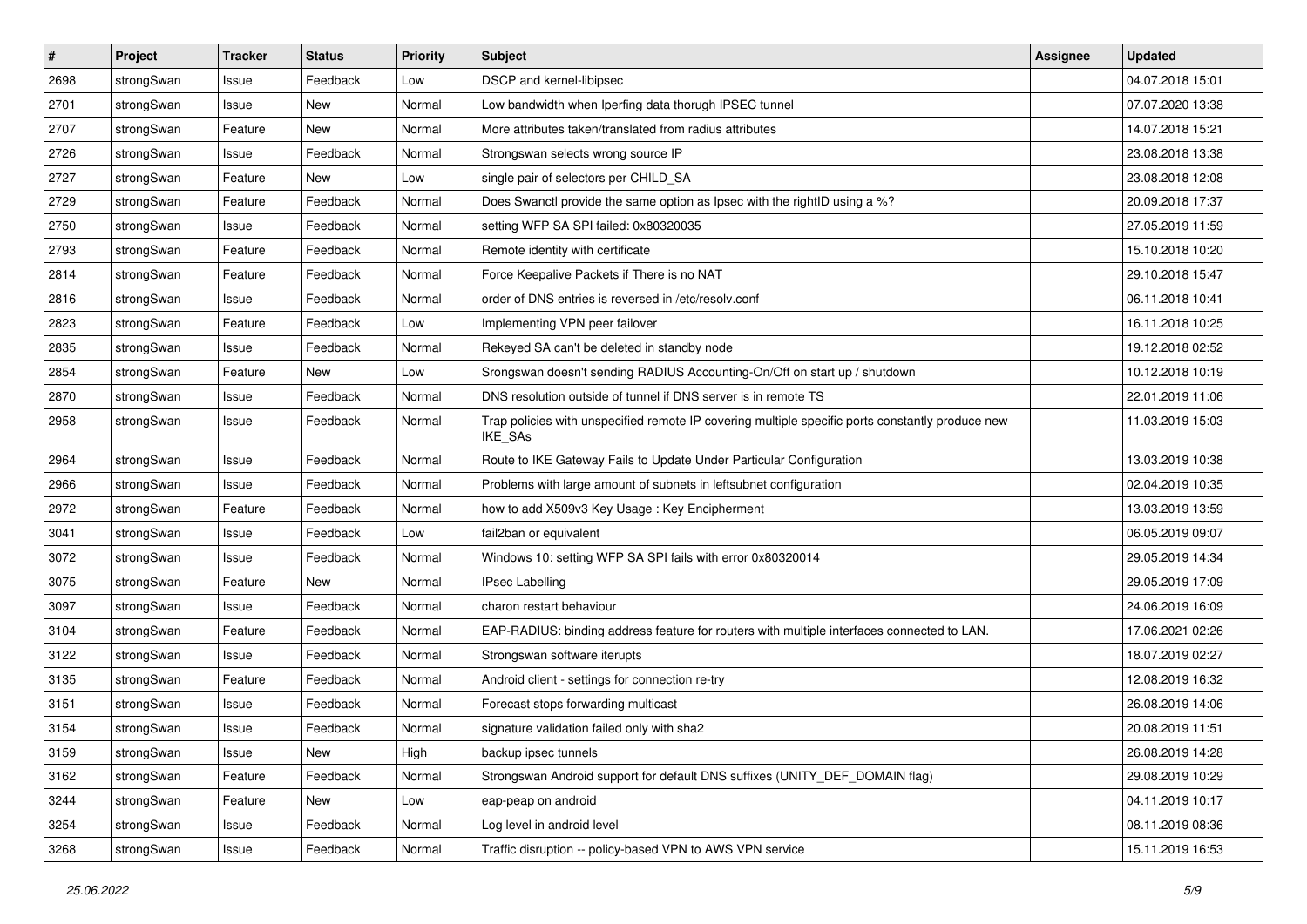| $\vert$ # | Project    | <b>Tracker</b> | <b>Status</b> | <b>Priority</b> | Subject                                                                                                 | <b>Assignee</b>                 | <b>Updated</b>   |
|-----------|------------|----------------|---------------|-----------------|---------------------------------------------------------------------------------------------------------|---------------------------------|------------------|
| 3276      | strongSwan | Feature        | Feedback      | Low             | N1_MODE_CAPABILITY                                                                                      |                                 | 21.11.2019 16:49 |
| 3282      | strongSwan | Issue          | Feedback      | Normal          | Android VPN client keeps retrying in airplane mode                                                      |                                 | 29.11.2019 16:06 |
| 3285      | strongSwan | <b>Bug</b>     | Feedback      | Normal          | Virtual IPs on FreeBSD cannot set IPv6 addresses                                                        |                                 | 02.11.2021 11:04 |
| 3291      | strongSwan | Issue          | Feedback      | Normal          | IPSec IKEv2 Client to VPN service 2                                                                     | <b>Tobias</b><br><b>Brunner</b> | 16.08.2020 12:58 |
| 3298      | strongSwan | Issue          | New           | Normal          | strategies to improve strongswan performance per single SA                                              |                                 | 23.12.2019 14:05 |
| 3304      | strongSwan | Issue          | Feedback      | Normal          | Found unsupported critical X.509 extension: X509v3 Name Constraints                                     |                                 | 13.01.2020 14:50 |
| 3307      | strongSwan | Issue          | Feedback      | Normal          | Probable non compliance with RFC 7296 wrt traffic selector narrowing?                                   |                                 | 14.01.2020 16:19 |
| 3326      | strongSwan | Issue          | <b>New</b>    | Normal          | update custom routing table (table 220 by default) with new routes if new networks and routes<br>appear |                                 | 10.02.2020 12:01 |
| 3341      | strongSwan | Bug            | Feedback      | Normal          | Application Icon missing on firestick 4K                                                                | Tobias<br><b>Brunner</b>        | 20.02.2020 09:31 |
| 3342      | strongSwan | Issue          | Feedback      | Normal          | Certain fields in Storngswan on Firestick4K are not editable                                            |                                 | 20.02.2020 09:36 |
| 3366      | strongSwan | Issue          | Feedback      | Normal          | Uninstall "any" trap policy if start_action=trap with virtual IPs is used                               |                                 | 13.03.2020 14:57 |
| 3377      | strongSwan | Issue          | Feedback      | Normal          | Interface ID not configured during HA synchronization                                                   |                                 | 18.03.2020 10:15 |
| 3389      | strongSwan | Issue          | Feedback      | Normal          | Child SAs not getting created after rekeying                                                            |                                 | 30.03.2020 15:45 |
| 3392      | strongSwan | Issue          | Feedback      | Normal          | mark=%unique and no Internet-connection with VPN                                                        |                                 | 31.07.2020 15:26 |
| 3398      | strongSwan | Feature        | New           | Normal          | Android client - allow configuring eap_id with EAP-TLS                                                  |                                 | 06.04.2020 23:19 |
| 3400      | strongSwan | Issue          | Feedback      | Normal          | Windows 10 IKEv2 rekeying fails                                                                         |                                 | 16.04.2020 17:08 |
| 3403      | strongSwan | Issue          | Feedback      | Normal          | IKEv2 natd false detection                                                                              |                                 | 09.04.2020 14:19 |
| 3422      | strongSwan | Feature        | Feedback      | Normal          | Allow multiple local.id to be specified in a single connection?                                         |                                 | 23.04.2020 13:19 |
| 3441      | strongSwan | Feature        | New           | Normal          | [Android] Lock modification of VPN configurations on work devices                                       |                                 | 11.05.2020 10:00 |
| 3442      | strongSwan | Issue          | Feedback      | Normal          | Apply policy based on network interface in transport mode                                               |                                 | 13.05.2020 10:53 |
| 3456      | strongSwan | Feature        | New           | Low             | move to github/gitlab                                                                                   |                                 | 22.05.2020 12:27 |
| 3457      | strongSwan | Feature        | New           | Low             | user-friendly pkcs11 certificate selection                                                              |                                 | 22.05.2020 12:52 |
| 3490      | strongSwan | Issue          | Feedback      | Normal          | Selecting incorrect auth mode for IKEv1                                                                 |                                 | 21.07.2020 21:26 |
| 3496      | strongSwan | Issue          | Feedback      | Normal          | Route-based VPN - transport mode                                                                        |                                 | 11.02.2021 09:55 |
| 3498      | strongSwan | Issue          | Feedback      | Normal          | FreeBSD + dhcp+farp plugin                                                                              |                                 | 22.01.2021 10:44 |
| 3499      | strongSwan | Issue          | Feedback      | Normal          | ISAKMP Signature hash algorithm / EAP-TLS Authentification                                              |                                 | 30.06.2020 10:40 |
| 3500      | strongSwan | Issue          | Feedback      | Normal          | swanctl --list-cert not listing all certs                                                               |                                 | 29.06.2020 15:25 |
| 3516      | strongSwan | Issue          | Feedback      | Normal          | Close IKE SA after expiry without rekey/reauth                                                          |                                 | 20.07.2020 19:32 |
| 3524      | strongSwan | Issue          | New           | Urgent          | Routing public IP addresses thru the VPN tunnel (Peer is Cisco ISR)                                     |                                 | 24.07.2020 03:15 |
| 3534      | strongSwan | Issue          | New           | Urgent          | use of strongswan, ipvlan L2 and kernel ipsec                                                           |                                 | 04.08.2020 20:59 |
| 3536      | strongSwan | Issue          | Feedback      | Normal          | When Create multiple tunnels restart ipsec service will establish fail.                                 |                                 | 03.09.2020 13:58 |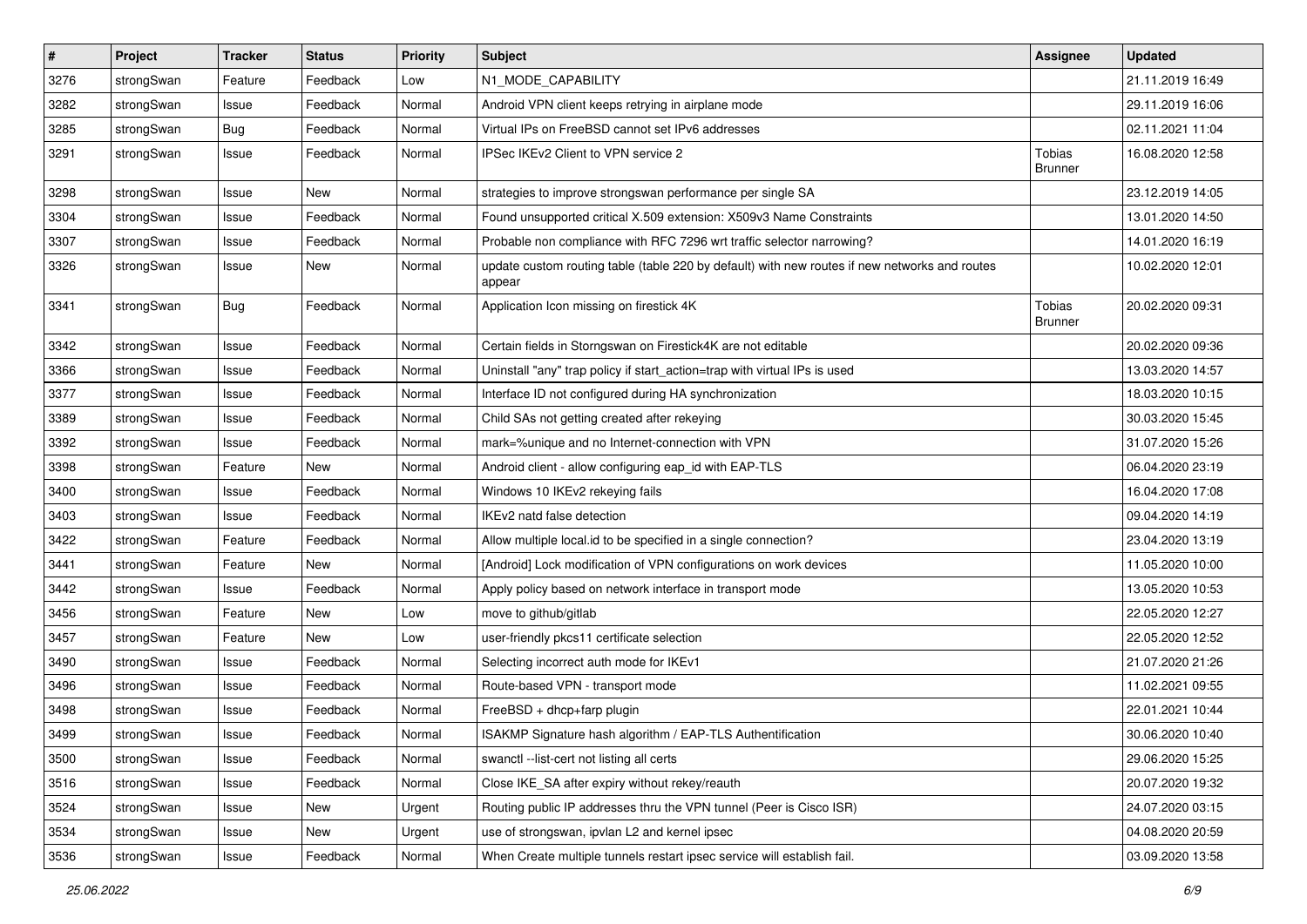| $\vert$ # | Project    | <b>Tracker</b> | <b>Status</b> | Priority | <b>Subject</b>                                                                              | <b>Assignee</b>          | <b>Updated</b>   |
|-----------|------------|----------------|---------------|----------|---------------------------------------------------------------------------------------------|--------------------------|------------------|
| 3537      | strongSwan | Issue          | Feedback      | Normal   | IPv6 Packets are not transferred from server to client through IPSec using RPC protocol     |                          | 01.09.2020 12:50 |
| 3545      | strongSwan | Issue          | New           | Normal   | Configuration model for multiple-VRF tunnel endpoints                                       |                          | 18.08.2020 13:50 |
| 3552      | strongSwan | Issue          | Feedback      | Normal   | Internet disconnects after once VPN is established                                          |                          | 30.08.2020 05:35 |
| 3558      | strongSwan | Issue          | Feedback      | Normal   | deleting half open IKE_SA with x.x.x.x after timeout with iOS device                        |                          | 05.09.2020 21:23 |
| 3560      | strongSwan | Issue          | Feedback      | Normal   | PSK tunnel working - Cert fails with fragmention errors                                     | Tobias<br><b>Brunner</b> | 11.09.2020 14:15 |
| 3561      | strongSwan | Issue          | Feedback      | Normal   | Azure P2S VPN Linux connection error                                                        |                          | 15.09.2020 12:22 |
| 3564      | strongSwan | Issue          | Feedback      | Normal   | Out of order packets are generated if strong swan is running on multiple cores              |                          | 16.09.2020 10:01 |
| 3565      | strongSwan | Issue          | Feedback      | Normal   | Filtering out logs or plugin in to do so                                                    |                          | 16.09.2020 11:45 |
| 3566      | strongSwan | Issue          | Feedback      | Normal   | Number of simultaneous connections limited to 1000 in a cluster                             |                          | 18.09.2020 09:46 |
| 3568      | strongSwan | Issue          | Feedback      | Normal   | vpn connection is unstable                                                                  |                          | 23.09.2020 16:28 |
| 3573      | strongSwan | Issue          | Feedback      | Normal   | ike2 and transit traffic                                                                    |                          | 05.10.2020 10:55 |
| 3575      | strongSwan | Issue          | Feedback      | Normal   | Tunnel of IPv6 Over IPv4 not accespting Jumbo Packets                                       |                          | 23.09.2020 16:44 |
| 3576      | strongSwan | Issue          | Feedback      | Normal   | strongswan on openwrt virtual ip inside ipsec tunnel                                        |                          | 25.09.2020 17:01 |
| 3577      | strongSwan | Issue          | Feedback      | Normal   | StrongSwan Connection adding and deleting over network.                                     |                          | 28.09.2020 15:13 |
| 3578      | strongSwan | Issue          | Feedback      | Normal   | ipsec connection to FortiClient VPN                                                         |                          | 28.09.2020 15:08 |
| 3580      | strongSwan | Issue          | Feedback      | Normal   | encapsulation and packets not routing into tunnel problems                                  |                          | 02.10.2020 10:03 |
| 3584      | strongSwan | Issue          | Feedback      | Normal   | Separate ipsec.conf file per conn and separate ipsec.secrets file per conn                  | Tobias<br><b>Brunner</b> | 30.09.2020 17:06 |
| 3588      | strongSwan | Issue          | Feedback      | Normal   | VPN setup over 4G                                                                           |                          | 08.10.2020 14:13 |
| 3592      | strongSwan | Issue          | Feedback      | Normal   | Tunnel reported as established but log show "found encrypted payload, but no transform set" |                          | 20.10.2020 10:37 |
| 3593      | strongSwan | Issue          | Feedback      | Normal   | Need variable tracking make_before_break state into updown scripts                          |                          | 13.10.2020 09:59 |
| 3594      | strongSwan | Issue          | Feedback      | Normal   | How to see the traffic at ESP in UDP SPIs and forwarding rule                               | Tobias<br><b>Brunner</b> | 15.10.2020 13:57 |
| 3596      | strongSwan | Issue          | Feedback      | Normal   | no issuer certificate found for                                                             |                          | 21.10.2020 03:27 |
| 3597      | strongSwan | Issue          | Feedback      | Normal   | IPSec Client on CentOS 8 - Can't connect using ShrewSoft VPN config file                    |                          | 21.10.2020 16:38 |
| 3598      | strongSwan | Issue          | Feedback      | Normal   | swanctl on Windows: Support aborting execution                                              |                          | 19.10.2020 15:01 |
| 3603      | strongSwan | Issue          | Feedback      | Normal   | dns issue in config mode                                                                    |                          | 20.10.2020 11:50 |
| 3604      | strongSwan | Issue          | Feedback      | Normal   | Email Notification on down status                                                           |                          | 21.10.2020 10:54 |
| 3606      | strongSwan | Issue          | Feedback      | Normal   | Using ipsec tunnel from "foreign" subnet                                                    | Noel Kuntze              | 26.10.2020 12:23 |
| 3607      | strongSwan | Issue          | Feedback      | Normal   | statusall option reports transport established two or three times per IP at start-up        |                          | 27.10.2020 16:48 |
| 3609      | strongSwan | Issue          | Feedback      | Normal   | Potential DNS server IP address conflicts                                                   |                          | 26.10.2020 11:12 |
| 3610      | strongSwan | Issue          | Feedback      | Normal   | farp plugin conflicts with DHCP service                                                     |                          | 26.10.2020 18:06 |
| 3611      | strongSwan | Issue          | Feedback      | Normal   | Unable to Send Traffic Using NAT on EC2 Instance                                            |                          | 27.10.2020 16:35 |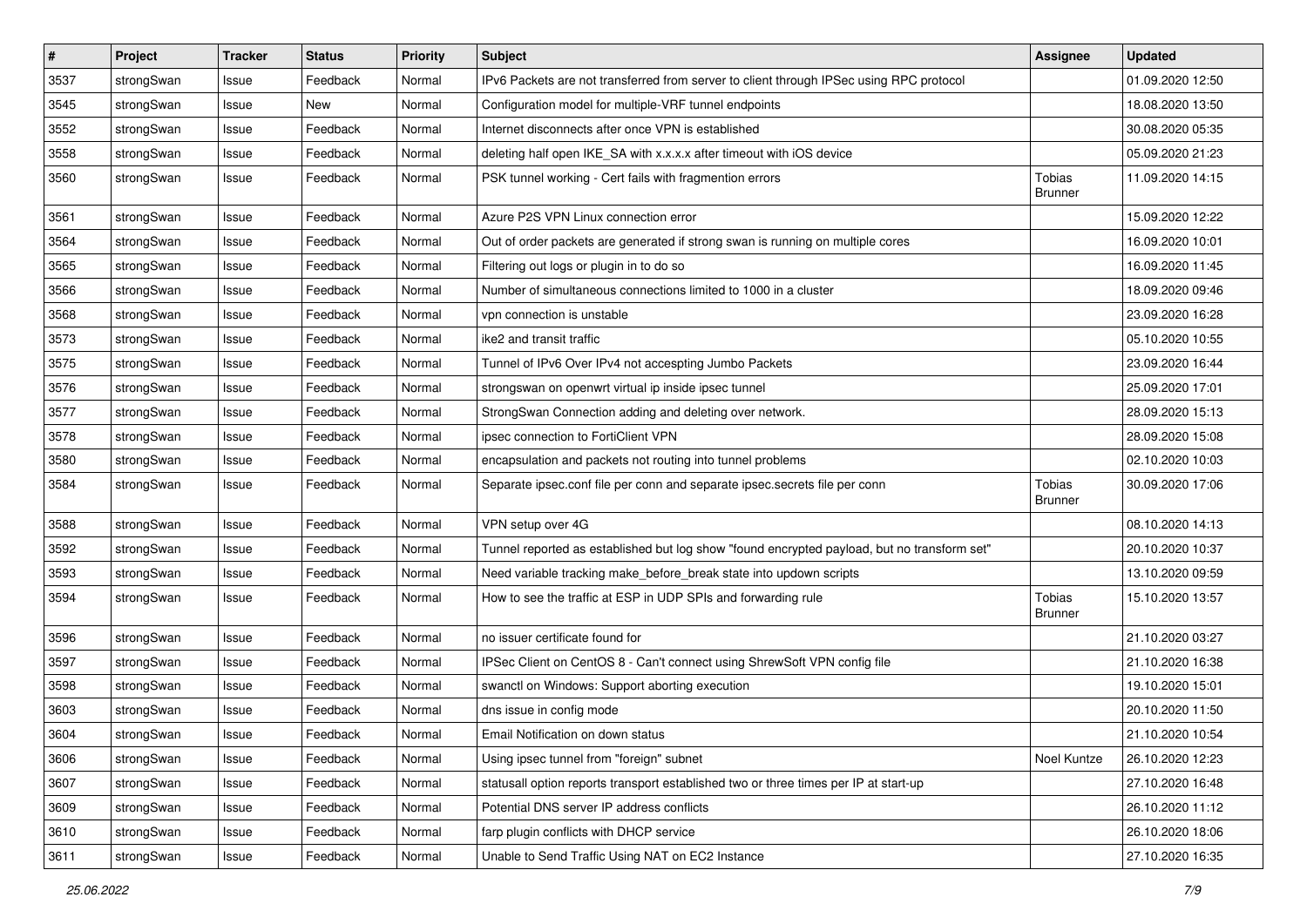| $\sharp$ | Project    | <b>Tracker</b> | <b>Status</b> | <b>Priority</b> | <b>Subject</b>                                                                                                                      | <b>Assignee</b>          | <b>Updated</b>   |
|----------|------------|----------------|---------------|-----------------|-------------------------------------------------------------------------------------------------------------------------------------|--------------------------|------------------|
| 3613     | strongSwan | Issue          | Feedback      | Low             | Load-test jobs scheduled after tunnels are terminated                                                                               |                          | 28.10.2020 12:06 |
| 3614     | strongSwan | Issue          | Feedback      | Normal          | Certificate renewal for about to expire certificates                                                                                |                          | 30.10.2020 13:30 |
| 3616     | strongSwan | Issue          | Feedback      | Normal          | With Strongswan 5.7.2, unique=never not allowing multiple clients to establish tunnels with same<br>identity                        |                          | 05.11.2020 12:32 |
| 3617     | strongSwan | Issue          | Feedback      | Normal          | full-offload swanctl.conf                                                                                                           |                          | 03.11.2020 17:24 |
| 3618     | strongSwan | Issue          | Feedback      | Normal          | Use side-band to configure strongswan's                                                                                             |                          | 09.11.2020 10:38 |
| 3620     | strongSwan | Issue          | Feedback      | Normal          | L2TP/IPSEC ipsec.conf setting                                                                                                       | Tobias<br>Brunner        | 12.11.2020 10:14 |
| 3625     | strongSwan | Issue          | Feedback      | Normal          | Always on VPN when the client is on the same LAN as the VPN server                                                                  |                          | 10.11.2020 18:45 |
| 3626     | strongSwan | Issue          | Feedback      | Low             | "Always On VPN" not available in Fire TV 4k                                                                                         | Tobias<br><b>Brunner</b> | 11.11.2020 12:41 |
| 3628     | strongSwan | Issue          | Feedback      | Normal          | Constant `retransmit` while establishing CHILD_SA                                                                                   |                          | 16.11.2020 10:14 |
| 3629     | strongSwan | Issue          | Feedback      | Normal          | IPSec enc only on specific dport/proto                                                                                              |                          | 16.11.2020 10:04 |
| 3630     | strongSwan | Issue          | Feedback      | Normal          | The certificate is loaded but not used.                                                                                             |                          | 18.11.2020 10:29 |
| 3636     | strongSwan | Issue          | Feedback      | Normal          | Tor behind VPN                                                                                                                      | Tobias<br>Brunner        | 23.11.2020 14:09 |
| 3640     | strongSwan | Issue          | Feedback      | Normal          | Problem surfing via VPN form Android APK on a sepcific Mobile Operator                                                              |                          | 26.11.2020 11:43 |
| 3642     | strongSwan | Issue          | Feedback      | Normal          | How to distinguish encapsulated packets from different interfaces                                                                   |                          | 30.11.2020 09:38 |
| 3643     | strongSwan | Issue          | Feedback      | Normal          | Strongswan and FRR NHRP                                                                                                             |                          | 01.12.2020 10:55 |
| 3647     | strongSwan | Issue          | Feedback      | Normal          | Is it possible to receive INTERNAL_IP4_SUBNET attributes in updown scripts                                                          |                          | 02.12.2020 17:06 |
| 3650     | strongSwan | Issue          | Feedback      | Normal          | HA behaves very strange                                                                                                             |                          | 04.12.2020 08:53 |
| 3651     | strongSwan | Feature        | New           | Normal          | Support for FC-SP-2                                                                                                                 |                          | 07.01.2021 20:04 |
| 3652     | strongSwan | Issue          | Feedback      | Normal          | In strongswan ipsec.conf, how to set the "ike" parameters so that it can support all hash Algorithm<br>and DH group server support? |                          | 08.12.2020 12:35 |
| 3653     | strongSwan | Feature        | Feedback      | Normal          | Is there any possibility to pass any non-standard parameters for tunnels (ike or child sa) for use by<br>custom plugin?             |                          | 08.12.2020 11:03 |
| 3654     | strongSwan | Issue          | Feedback      | Normal          | The L2tp/ipsec tunnel interface will not be delete when the connect abnormal interrupt.                                             |                          | 08.12.2020 12:24 |
| 3662     | strongSwan | Issue          | Feedback      | Normal          | unamed session                                                                                                                      |                          | 04.01.2021 11:32 |
| 3663     | strongSwan | Issue          | Feedback      | Normal          | Multiple ways to end up with duplicate / redundant child SA entries                                                                 |                          | 06.01.2021 16:15 |
| 3665     | strongSwan | Issue          | Feedback      | Normal          | When there is data flow, the VPN tunnel will not automatically connect                                                              | Tobias<br><b>Brunner</b> | 05.01.2021 16:26 |
| 3668     | strongSwan | Issue          | Feedback      | Normal          | Configuring the strongSwan Helm chart on openshift                                                                                  | Tobias<br><b>Brunner</b> | 07.01.2021 16:33 |
| 3669     | strongSwan | Issue          | Feedback      | Normal          | Failed connection to IKE_SA (Checkpoint Server)                                                                                     |                          | 08.01.2021 17:58 |
| 3670     | strongSwan | Issue          | Feedback      | Normal          | Can routing rules be changed without terminating and re-initiating the tunnel                                                       |                          | 12.08.2021 14:29 |
| 3671     | strongSwan | Issue          | Feedback      | Normal          | Windows client failed with 13843 against Strongswan via SQL backend                                                                 |                          | 13.01.2021 14:43 |